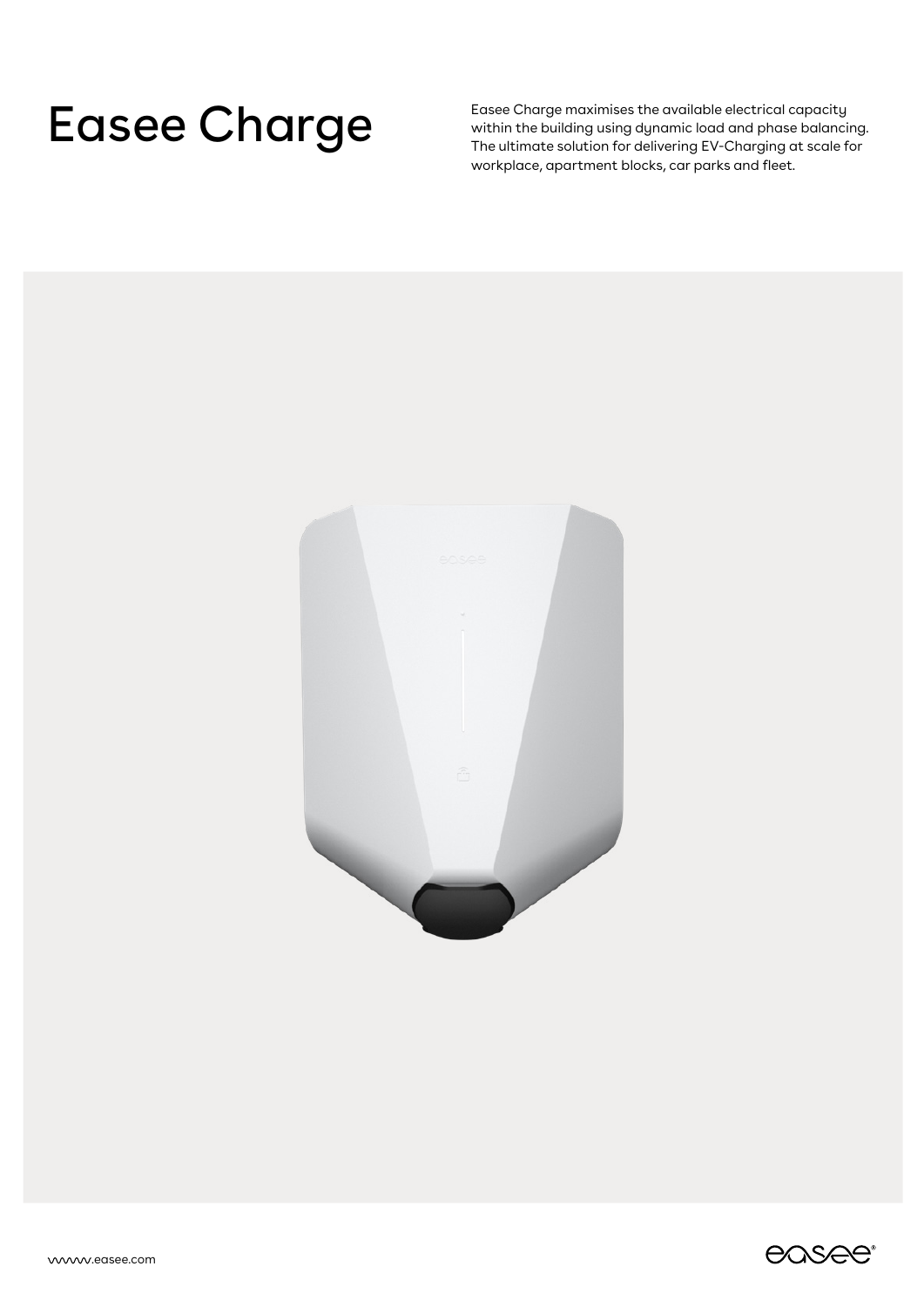## **Innovative commercial charging**



### **Benefits**

- Fully dynamic charging power 1.4–22 kW (1 and 3 phase charging) –
- Reduces capacity requirements by up to 90 % –
- Load balancing of up to 101 chargers per fuse
- Automatic queuing system –
- The load and phase balancing works offline –
- WiFi connectivity –
- Integrated eSIM in each box, lifetime free subscription –
- Permanent locking of the Type 2 cable –
- Integrated earth fault protection (RCD) –
- Integrated RFID reader (NFC / ISO 14443 and MIFARE Classic®) –
- Supports whitelisting of RFID tags, approved tags –
- are automatically stored locally in each Charging Robot
- Energy measurement (+/- 2 %), for reading charge consumption –
- Developed and manufactured in Norway –
- The box is 69% smaller than other solutions and weighs only 1.5 kg –
- 3 year warranty, from the day the charger is installed –
- Universal, fits all types of electric cars & power supplies –
- Full control with the Easee app or local Wifi interface –
- You choose the colour –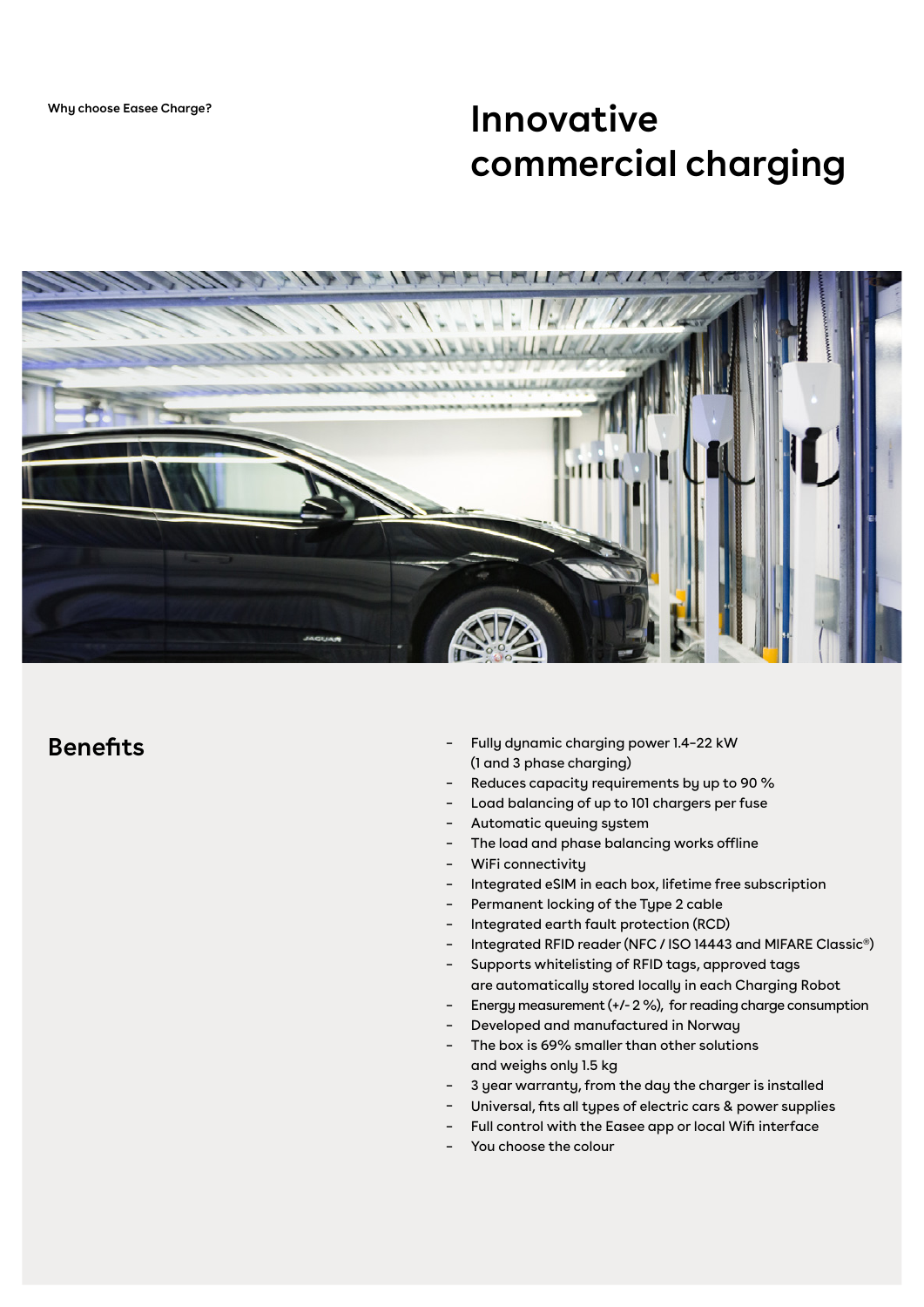

#### **Full of power**

The charger can charge on both 1 and 3 phase and supports charging up to 22 kW. It has a Type 2 standard charging connector.

With Easee Charge, you can charge up to 10x\* faster than with a regular outlet. It charges as quickly as possible with the available capacity and provides you with

\*10 times faster charge requires a 3-phase installation. With 1 phase you will still get 3

the highest charging power.

# 22**kW** 101**pcs**

#### **Load balancing**

Easee enables load balancing of up to 101 Charging Robots on a single circuit. It can operate both online and offline. Requires WiFi mesh in larger facilities for 100 % operating guarantee.

# 10**<sup>x</sup>**

**Quick charge**

# **eSIM**

#### **Internet access**

All our Charging Robots are connected to the internet through mobile network\*. If you buy now you get free mobile internet access throughout the lifetime of the product. In order to get software updates and increased redundancy, we recommend installing a local WiFi network, if there is no cellular coverage. The local WiFi network must be connected to the Internet. \*Assuming cellular coverage is available.

69**%** 24**/7**

times faster charge.

**Small**

The Charging Robot is 69 % smaller and lighter than other electric chargers, with similar functionality. It weighs only 1.5 kg! This means that we save the environment at least 4 kg of copper and plastic per produced charger.



**Always updated**

The Charging Robot is updated with new features continuously. This way, you know that you have purchased a safe and futureproof product.



#### **A colourful choice**

We have covers in five different colours; White, Anthracite, Red, Blue and Black. The choice is yours.



#### **Warranty**

We want you as a customer to have confidence that you have bought lasting quality. A product from Easee comes with a 3 year\* warranty.

\*Some countries may have extended warranty.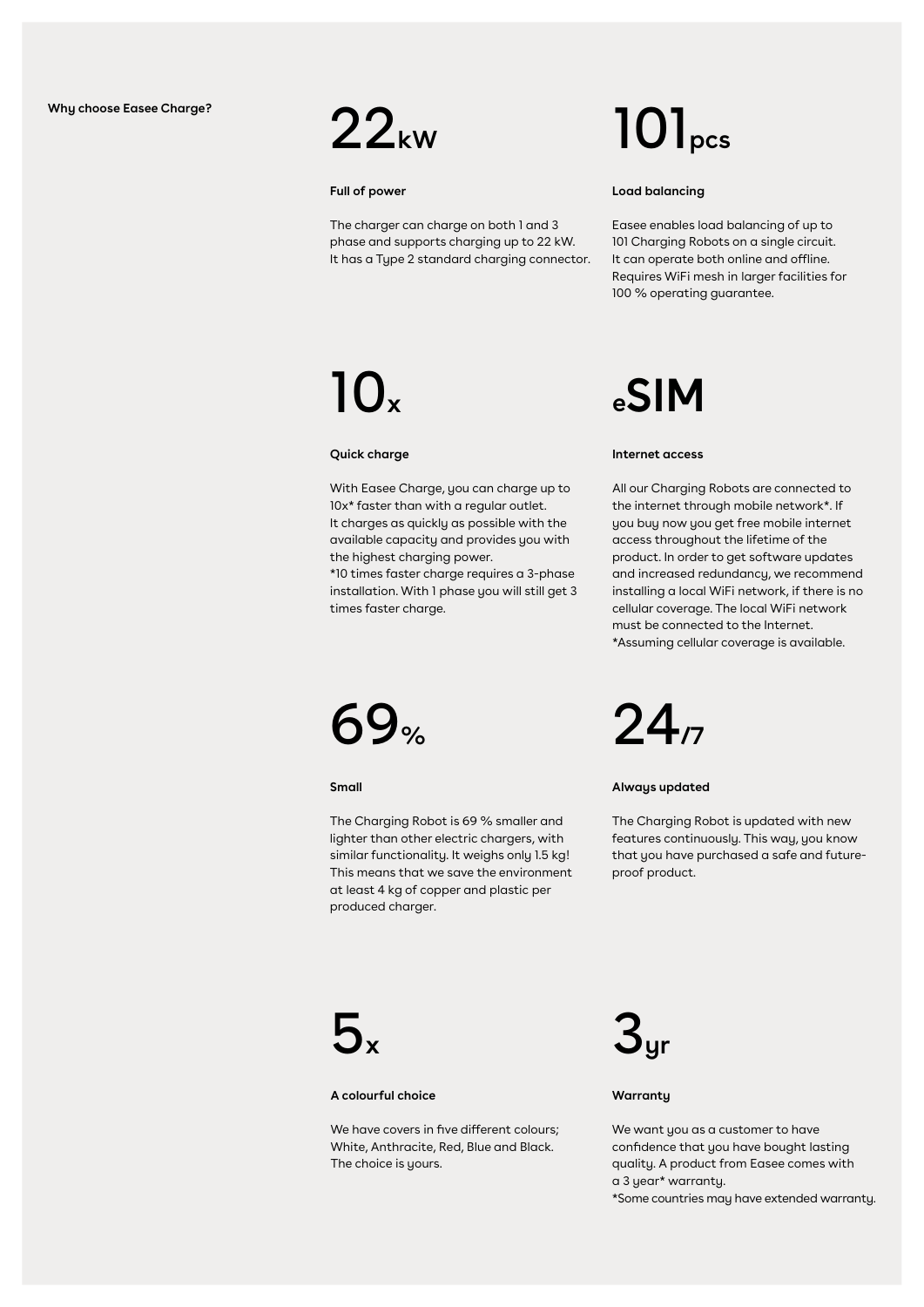**Easy to scale**

We have made it easy and affordable to invest in modern and forward-looking charging infrastructure. With "Easee Ready" docking station you get a completely EV ready charge point at low cost. By pre-installing the infrastructure within the building, upon demand Easee Charge can subsequently be deployed with our innovative "Plug & Play" technology at no additional installation cost.

The Charging Robot acts as an intelligent junction box and it supports the expansion of multiple charging stations on the same cable. This allows you to easily scale the system.



**Fair charge and cost distribution**

The Easee Charge have a fully autonomous load balancing system built-in ensuring that the power draw is evenly balanced. The intelligent queuing system ensures that all cars are charged without overloading the available power supply.

The Easee Charge measures accurate power consumption through its built-in power meters. When a charging station has multiple owners, you keep track of the power consumption of each one, by registering their charge with a RFID chip or through the app.

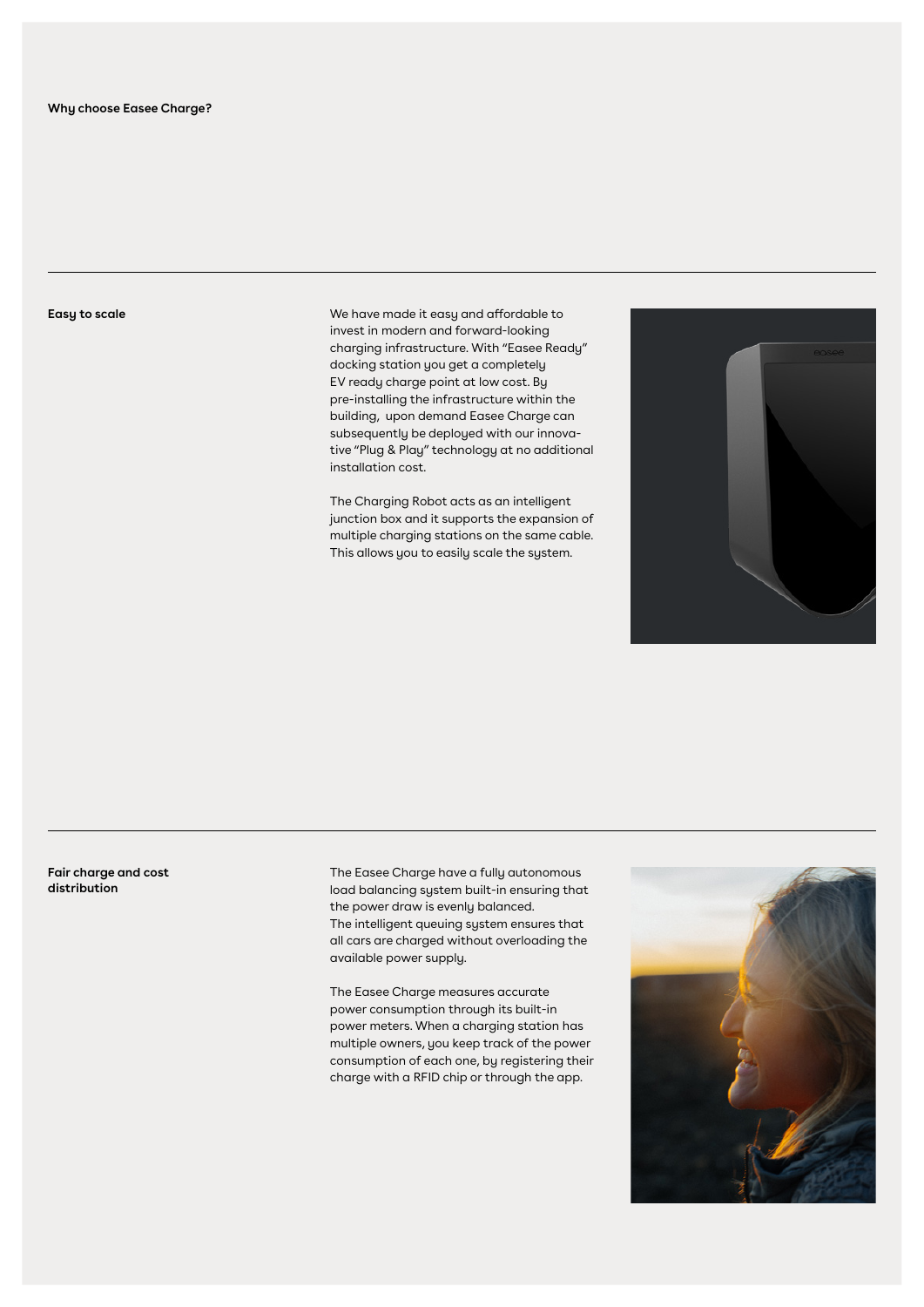**Made in Norway - for Norwegian weather conditions** We develop and manufacture our products in Norway. Our products are developed for being able to withstand harsh environments. Not only is it tough it is also small! Our Charging Robot is 69 % smaller than other EV-chargers. It only weights 1.5 kg. We have strived to contribute to a sustainable future and are saving the enviroment for 4 kg of copper and plastics per produced charger.

The charger thrives just as well on the outside of a house as inside a garage. Its components are of high quality and is composed in a very special way. It is IP54 certified and designed to withstand the Norwegian climate.

We want you as a customer to have confidence that you have bought lasting quality. One product from Easee comes with a 3 year warranty.



**Feel safe**

We've added 3 extra levels of security, so that we can sleep well at night, knowing that you can do it too. Safety is an important part of the design.

With an Easee Charging Robot you can be assured that charging is done safely. The Charging Robot is designed to the latest standards. In addition, there is built-in electronic earth fault protection that ensures detection of DC and ground faults.

The Charging Robot is also equipped with temperature sensors and protection to prevent overheating. You also don't have to worry about crooks, the charging cable can be permanently locked in the box via the app or the local WiFi interface.

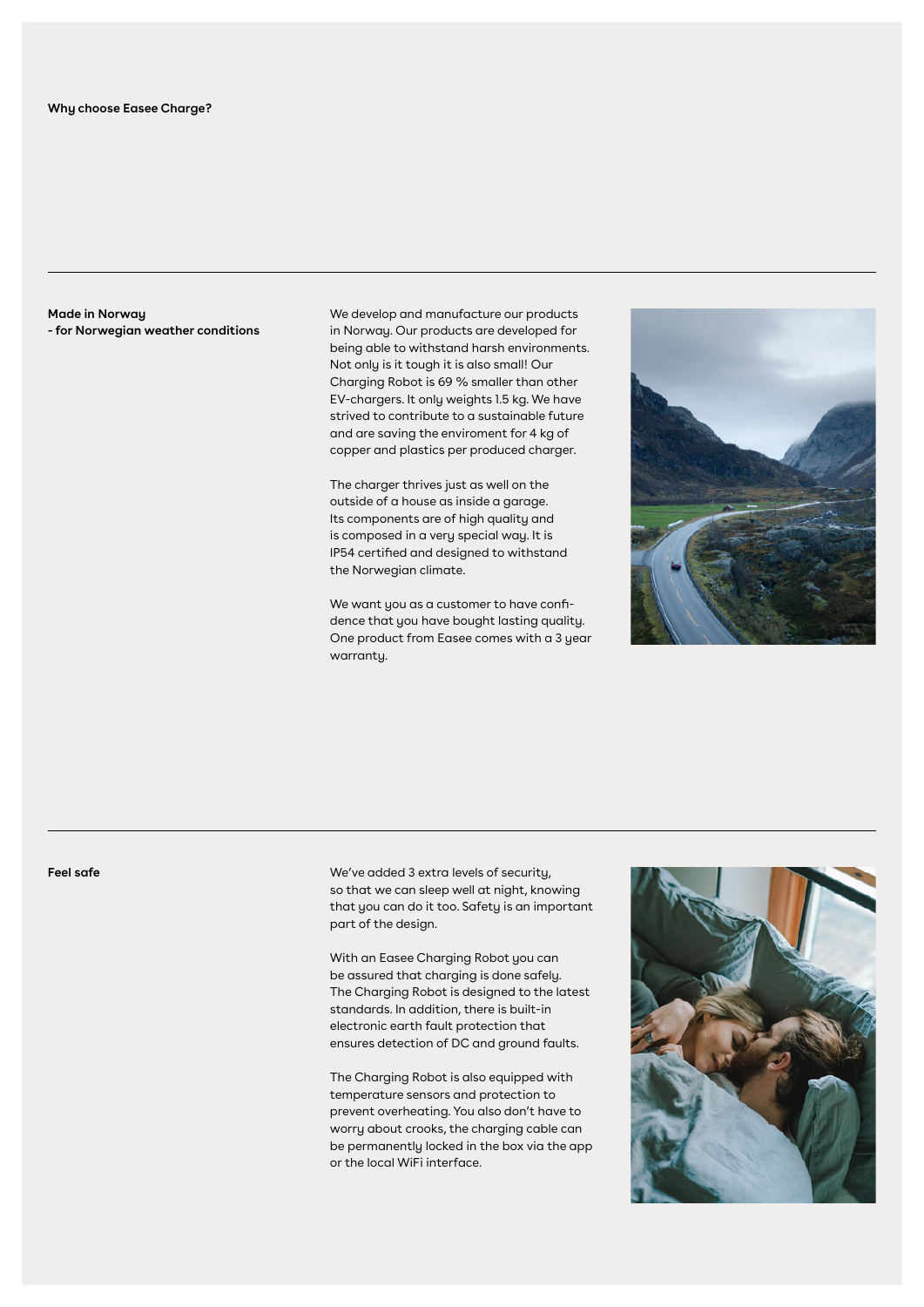### **Specifications**

**Measurement**  in mm



**Technical**

#### **General**

Dimension (mm): H: 256 x W: 193 x D: 106 Wall mounting (mm): c/c H: 160 x W: 125 Operating temperature: -30 °C to +50 °C Weight: 1.5 kg

#### **Charging**

Charging power: 1.4–22 kW 6 A 1 phase - 32 A 3 phase (automatically adjusted in relation to available capacity) Up to 7.36 kW at 32 A 1 phase Up to 22 kW at 32 A 3 phase (TN grid) Number of phases: 1 or 3 (fully dynamic) Connection point: Type-2 socket (IEC 62196-2) Voltage: 3 x 400 V AC/ 230 V AC (±10 %) Mains frequency: 50/60 Hz Load balancing of up to 101 Charging Robots per circuit Load and phase balancing works offline Built-in energy meter (±2 %)

#### **Connectivity**

Built-in eSIM (LTE Cat M1/ 2G /GPRS) WiFi 2.4 GHz b/g/n connection Easee Link RFTM Control charging with the Easee app RFID/NFC reader OCPP 1.6 via our API

#### **Sensors and indicators**

Light strip showing the status of the charger Touch button for manual adjustment Temperature sensors in all main contacts



White Anthracite Red Blue Black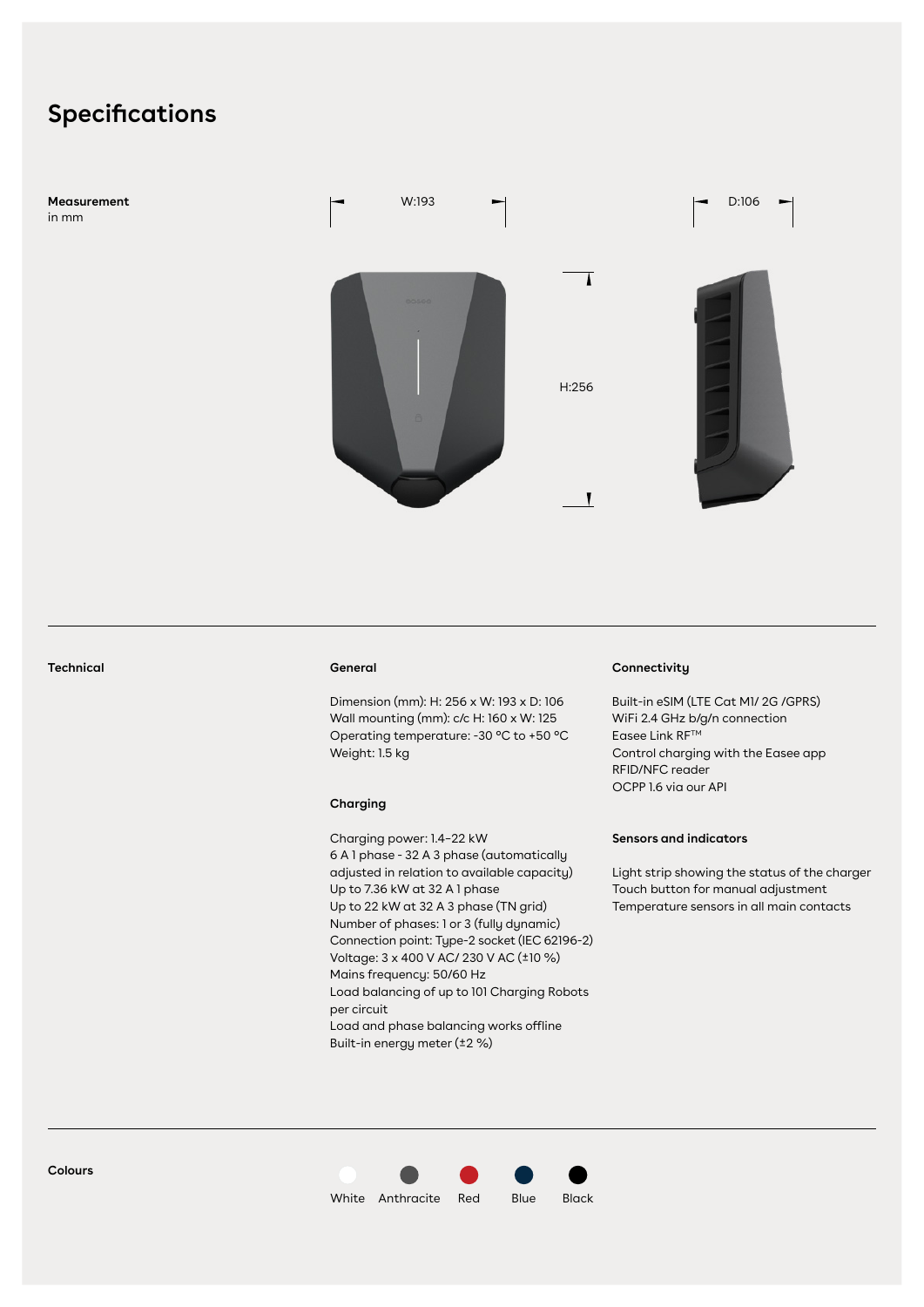#### **Safety**

#### **Protection**

Integrated overload protection according to EN IEC 61851-1:2019 Built-in RCD for ground fault protection (30 mA AC/ 6 mA DC) according to EN 61008-1 and IEC 62955 Degree of protection: IP54 (the backplate is IP22 without cover) Impact resistance: IK10 Fire class: UL94 Insulation class: II Overvoltage category III

#### **Complies with the following regulations**

2014/53/EU (RED) 2011/65/EU (RoHS) 2014/30/EU (EMC) 2014/35/EU (LVD) See DoC for details at [easee.support](https://easee-international.com/uk/user-support/#documents)

#### **Theft Protection**

Electronics can be deactivated and tracked in case of theft (contact support if your device has been stolen). The electronics can be permanently locked using a padlock (not included). The charging cable can be locked permanently in the charging station.

## **Installation**

#### **Power grids and fuses**

Installation network: TN, IT or TT (detected automatically) Installation circuit breaker: Max 80 A overload protection. The short-circuit current at the charging point (IkMax) must not exceed 10 kA. If required by the installation method, type-A earth fault protection can be used for the circuit.

#### **Integrated circuit in backplate**

Wire cross-section: up to  $16 \text{ mm}^2$  (single cable)/ up to 10 mm2 (parallel connection) Cable diameter: 8–22 mm Terminal tightening: 5 Nm Cable strip length: 12 mm

#### **The product contains**







Backplate Chargeberry Chargeberry Cover